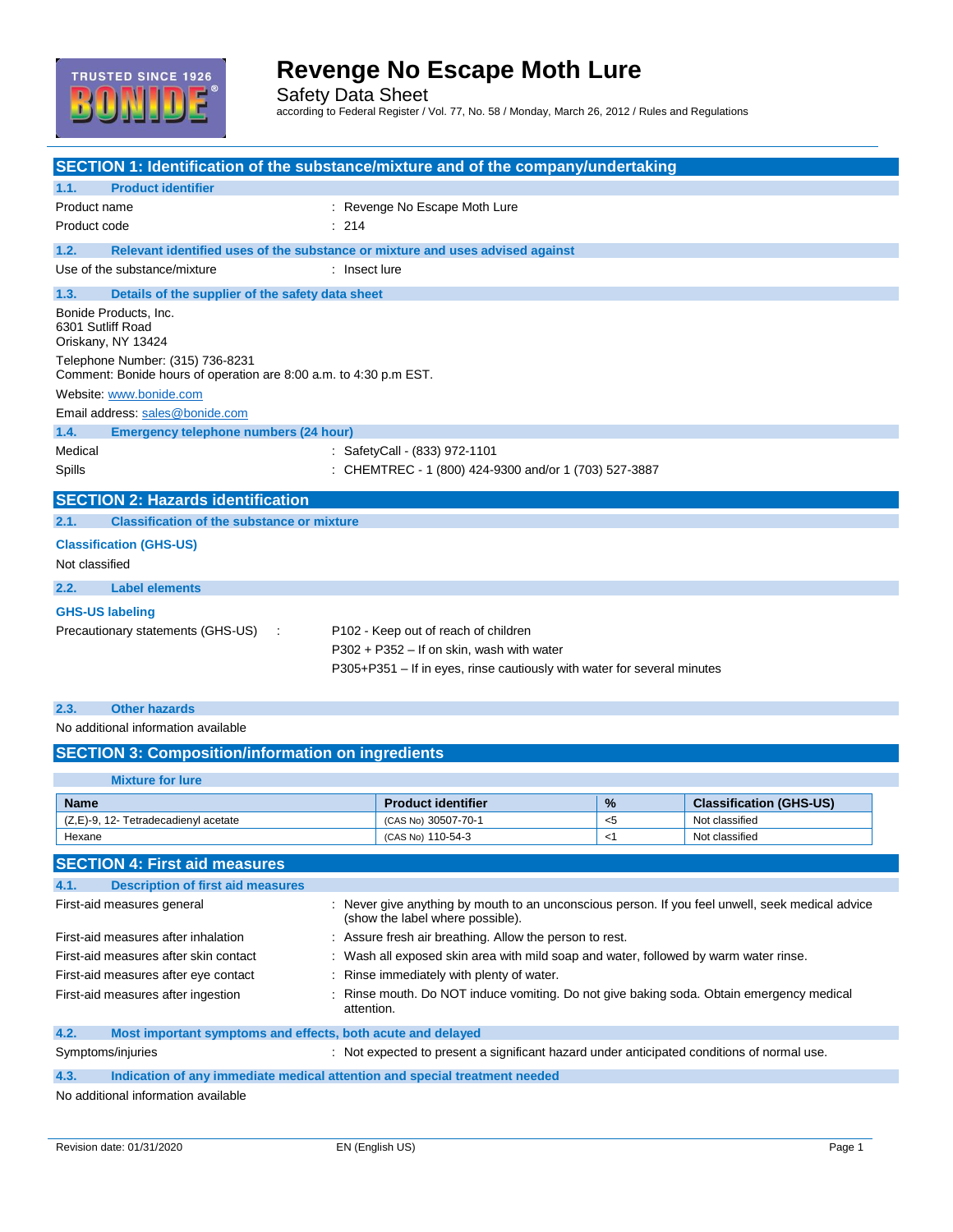Safety Data Sheet

according to Federal Register / Vol. 77, No. 58 / Monday, March 26, 2012 / Rules and Regulations

| <b>SECTION 5: Firefighting measures</b>                           |                                                                                                                    |
|-------------------------------------------------------------------|--------------------------------------------------------------------------------------------------------------------|
| <b>Extinguishing media</b><br>5.1.                                |                                                                                                                    |
| Suitable extinguishing media                                      | : Foam. Dry powder. Carbon dioxide. Water spray. Sand.                                                             |
| Unsuitable extinguishing media                                    | Do not use a heavy water stream.                                                                                   |
| 5.2.<br>Special hazards arising from the substance or mixture     |                                                                                                                    |
| No additional information available                               |                                                                                                                    |
| 5.3.<br><b>Advice for firefighters</b>                            |                                                                                                                    |
| Firefighting instructions                                         | : Use water spray or fog for cooling exposed containers. Exercise caution when fighting any                        |
| Protection during firefighting                                    | chemical fire.<br>Do not enter fire area without proper protective equipment, including respiratory protection.    |
|                                                                   |                                                                                                                    |
| <b>SECTION 6: Accidental release measures</b>                     |                                                                                                                    |
| 6.1.                                                              | Personal precautions, protective equipment and emergency procedures                                                |
| 6.1.1.<br>For non-emergency personnel                             |                                                                                                                    |
| <b>Emergency procedures</b>                                       | : Evacuate unnecessary personnel.                                                                                  |
| 6.1.2.<br>For emergency responders                                |                                                                                                                    |
| Protective equipment                                              | Equip cleanup crew with proper protection.                                                                         |
| <b>Emergency procedures</b>                                       | : Ventilate area.                                                                                                  |
| 6.2.<br><b>Environmental precautions</b>                          |                                                                                                                    |
|                                                                   | Prevent entry to sewers and public waters. Product is intended for outside use only.                               |
| 6.3.<br>Methods and material for containment and cleaning up      |                                                                                                                    |
| Methods for cleaning up                                           | : Store away from other materials.                                                                                 |
| <b>Reference to other sections</b><br>6.4.                        |                                                                                                                    |
| See Heading 8. Exposure controls and personal protection.         |                                                                                                                    |
| <b>SECTION 7: Handling and storage</b>                            |                                                                                                                    |
|                                                                   |                                                                                                                    |
| <b>Precautions for safe handling</b><br>7.1.                      |                                                                                                                    |
| Precautions for safe handling                                     | : Wash hands and other exposed areas with mild soap and water before eat, drink or smoke and<br>when leaving work. |
| 7.2.                                                              | Conditions for safe storage, including any incompatibilities                                                       |
| Storage conditions                                                | : Keep container closed when not in use. Store in cool dry area in accessible to children.                         |
| 7.3.                                                              |                                                                                                                    |
| <b>Specific end use(s)</b><br>No additional information available |                                                                                                                    |
|                                                                   |                                                                                                                    |
| <b>SECTION 8: Exposure controls/personal protection</b><br>8.1    |                                                                                                                    |
| <b>Control parameters</b><br>No additional information available  |                                                                                                                    |
| 8.2.<br><b>Exposure controls</b>                                  |                                                                                                                    |
| Personal protective equipment                                     | : Avoid all unnecessary exposure.                                                                                  |
| Hand protection                                                   | Wear protective gloves.                                                                                            |
| Eye protection                                                    | Chemical goggles or safety glasses.                                                                                |
| Respiratory protection                                            | Not requited when used according to the directions. Avoid breathing vapors.                                        |
| Other information                                                 | When using, do not eat, drink or smoke.                                                                            |
| <b>SECTION 9: Physical and chemical properties</b>                |                                                                                                                    |
| 9.1.<br>Information on basic physical and chemical properties     |                                                                                                                    |
| Physical state                                                    | : Solid                                                                                                            |
| Appearance                                                        | Colorless liquid                                                                                                   |
| Color                                                             | : None                                                                                                             |
| Odor                                                              | Mild oily odor.                                                                                                    |
| pH<br>Relative evaporation rate (butyl acetate=1)                 | .6.9<br>: No data available                                                                                        |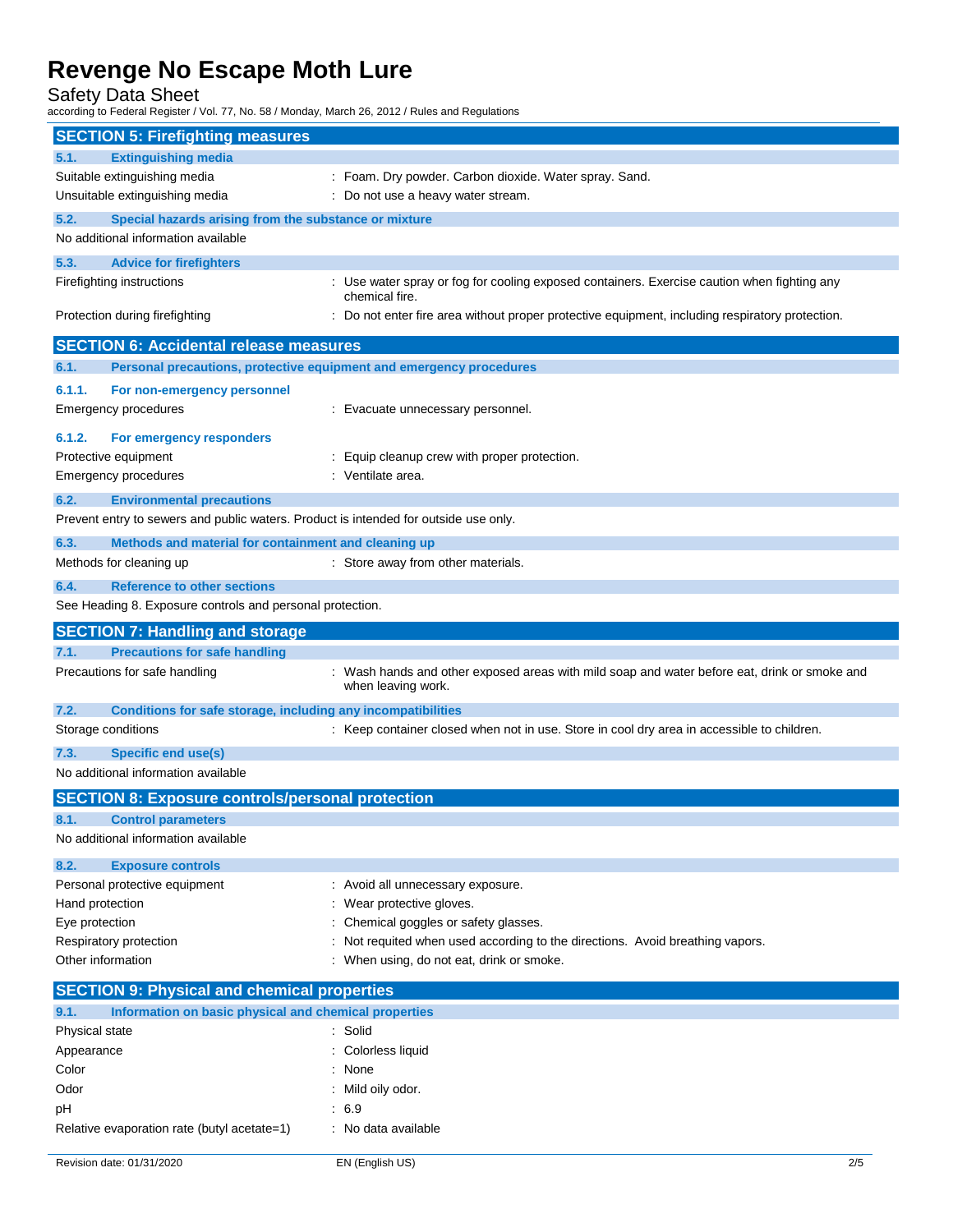Safety Data Sheet

according to Federal Register / Vol. 77, No. 58 / Monday, March 26, 2012 / Rules and Regulations

| t | No data available   |
|---|---------------------|
|   | No data available   |
|   | No data available   |
| İ | 190 °C closed cup   |
| ٠ | No data available   |
| İ | No data available   |
|   | No data available   |
| t | No data available   |
| t | No data available   |
|   | 1.05                |
|   | Insoluble in water. |
|   | No data available   |
|   | No data available   |
| ٠ | No data available   |
|   | No data available   |
|   | No data available   |
|   | No data available   |
|   | No data available   |
|   |                     |

**9.2. Other information**

No additional information available

| <b>SECTION 10: Stability and reactivity</b>           |                                  |
|-------------------------------------------------------|----------------------------------|
| <b>Reactivity</b><br>10.1.                            |                                  |
| No additional information available                   |                                  |
| 10.2.<br><b>Chemical stability</b>                    |                                  |
| Stable under normal conditions.                       |                                  |
| <b>Possibility of hazardous reactions</b><br>10.3.    |                                  |
| Not established.                                      |                                  |
| <b>Conditions to avoid</b><br>10.4.                   |                                  |
| Extremely high or low temperatures.                   |                                  |
| 10.5.<br><b>Incompatible materials</b>                |                                  |
| Strong acids. Strong bases.                           |                                  |
| <b>Hazardous decomposition products</b><br>10.6.      |                                  |
| Carbon monoxide. Carbon dioxide.                      |                                  |
| <b>SECTION 11: Toxicological information</b>          |                                  |
| 11.1.<br><b>Information on toxicological effects</b>  |                                  |
| Acute toxicity                                        | : Not classified                 |
| Skin corrosion/irritation                             | Not classified                   |
|                                                       | pH: 5 - 7                        |
| Serious eye damage/irritation                         | Not classified                   |
|                                                       | pH: 5 - 7                        |
| Respiratory or skin sensitization                     | : Not classified                 |
| Germ cell mutagenicity                                | Not classified<br>Not classified |
| Carcinogenicity                                       |                                  |
| Reproductive toxicity                                 | : Not classified                 |
| Specific target organ toxicity (single exposure)      | : Not classified                 |
| Specific target organ toxicity (repeated<br>exposure) | : Not classified                 |
|                                                       |                                  |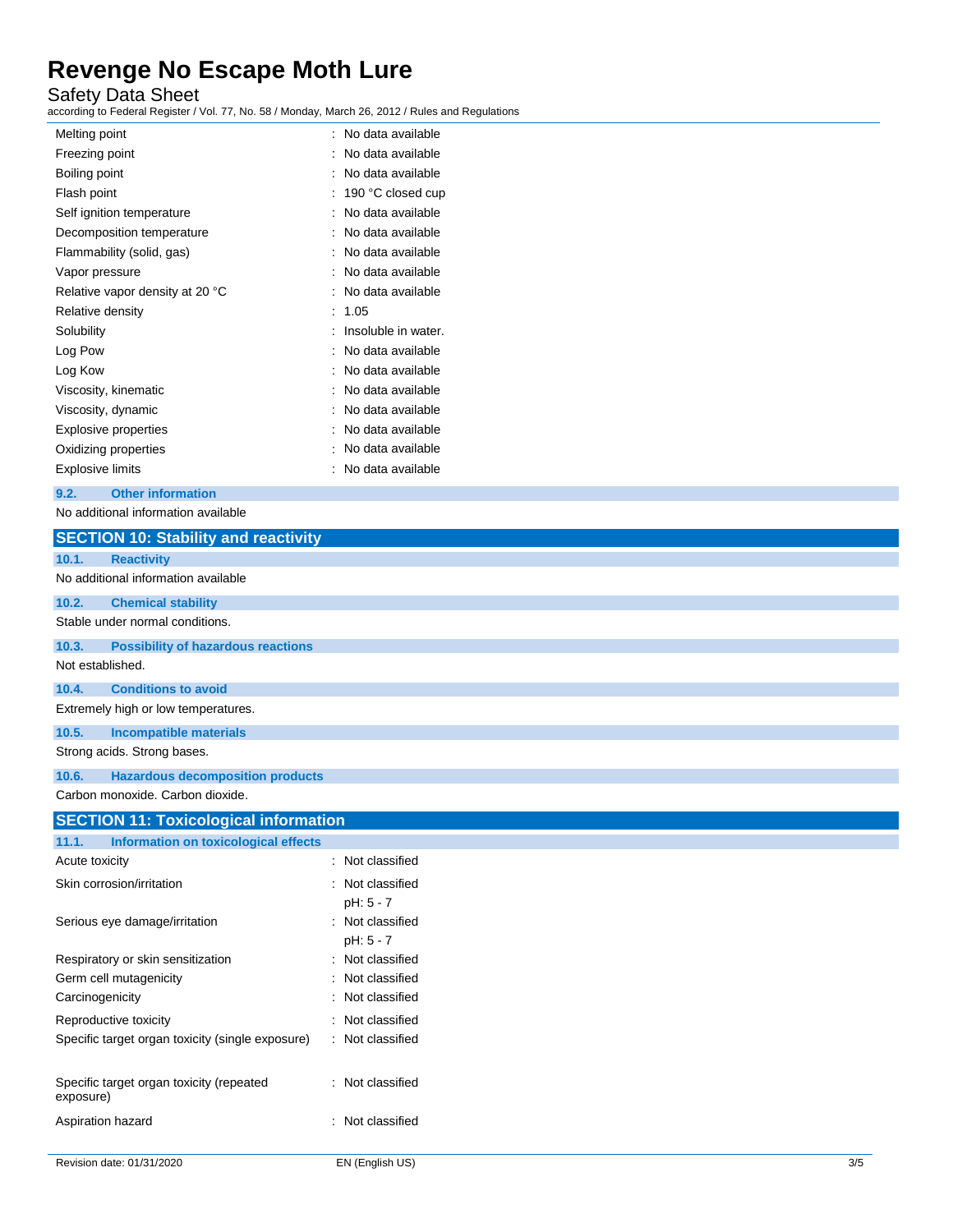Safety Data Sheet

according to Federal Register / Vol. 77, No. 58 / Monday, March 26, 2012 / Rules and Regulations

Potential Adverse human health effects and symptoms

: Based on available data, the classification criteria are not met.

| <b>SECTION 12: Ecological information</b>                                                    |                                                                                                                                                                                                                                                                                                                    |
|----------------------------------------------------------------------------------------------|--------------------------------------------------------------------------------------------------------------------------------------------------------------------------------------------------------------------------------------------------------------------------------------------------------------------|
| 12.1.<br><b>Toxicity</b>                                                                     |                                                                                                                                                                                                                                                                                                                    |
|                                                                                              |                                                                                                                                                                                                                                                                                                                    |
| 12.2.<br><b>Persistence and degradability</b>                                                |                                                                                                                                                                                                                                                                                                                    |
| Bonide Beetle Bagger Japanese Beetle Trap                                                    |                                                                                                                                                                                                                                                                                                                    |
| Persistence and degradability                                                                | Not established.                                                                                                                                                                                                                                                                                                   |
|                                                                                              |                                                                                                                                                                                                                                                                                                                    |
| Eugenol (97-53-0)<br>Persistence and degradability                                           | Biodegradability in water: no data available.                                                                                                                                                                                                                                                                      |
|                                                                                              |                                                                                                                                                                                                                                                                                                                    |
| <b>Geraniol (106-24-1)</b>                                                                   |                                                                                                                                                                                                                                                                                                                    |
| Persistence and degradability                                                                | Readily biodegradable in water.                                                                                                                                                                                                                                                                                    |
| ThOD                                                                                         | 2.9 g O <sup>2</sup> /g substance                                                                                                                                                                                                                                                                                  |
| 12.3.<br><b>Bioaccumulative potential</b>                                                    |                                                                                                                                                                                                                                                                                                                    |
| Bonide Beetle Bagger Japanese Beetle Trap                                                    |                                                                                                                                                                                                                                                                                                                    |
| Bioaccumulative potential                                                                    | Not established.                                                                                                                                                                                                                                                                                                   |
| <b>Eugenol (97-53-0)</b>                                                                     |                                                                                                                                                                                                                                                                                                                    |
| Log Pow                                                                                      | 2.27                                                                                                                                                                                                                                                                                                               |
| Bioaccumulative potential                                                                    | Low potential for bioaccumulation (Log Kow < 4).                                                                                                                                                                                                                                                                   |
|                                                                                              |                                                                                                                                                                                                                                                                                                                    |
| <b>Geraniol (106-24-1)</b>                                                                   |                                                                                                                                                                                                                                                                                                                    |
| Bioaccumulative potential                                                                    | No bioaccumulation data available.                                                                                                                                                                                                                                                                                 |
| <b>Mobility in soil</b><br>12.4.                                                             |                                                                                                                                                                                                                                                                                                                    |
| No additional information available                                                          |                                                                                                                                                                                                                                                                                                                    |
| 12.5.<br><b>Other adverse effects</b>                                                        |                                                                                                                                                                                                                                                                                                                    |
| Other information                                                                            | : Avoid release to the environment.                                                                                                                                                                                                                                                                                |
|                                                                                              |                                                                                                                                                                                                                                                                                                                    |
| <b>SECTION 13: Disposal considerations</b>                                                   |                                                                                                                                                                                                                                                                                                                    |
| 13.1.<br><b>Waste treatment methods</b>                                                      |                                                                                                                                                                                                                                                                                                                    |
| Waste disposal recommendations                                                               | : Dispose in a safe manner in accordance with local/national regulations.                                                                                                                                                                                                                                          |
| Ecology - waste materials                                                                    | : Avoid release to the environment.                                                                                                                                                                                                                                                                                |
| <b>SECTION 14: Transport information</b>                                                     |                                                                                                                                                                                                                                                                                                                    |
|                                                                                              |                                                                                                                                                                                                                                                                                                                    |
| In accordance with DOT                                                                       |                                                                                                                                                                                                                                                                                                                    |
| No dangerous good in sense of transport regulations                                          |                                                                                                                                                                                                                                                                                                                    |
| <b>Additional information</b>                                                                |                                                                                                                                                                                                                                                                                                                    |
| Other information                                                                            | : No supplementary information available.                                                                                                                                                                                                                                                                          |
| <b>SECTION 15: Regulatory information</b>                                                    |                                                                                                                                                                                                                                                                                                                    |
| pesticide chemicals. Following is the hazard information as required on the pesticide label: | This is a pesticide product regegulated by the Environmental Protection Agency and is subject to certain labeling requirements under federal pesticide<br>law. These requirements differ from the classification criteria and hazard information required for safety data sheets, and for workplace labels of non- |
| CAUTION: Read directions and Precautionary Statements on box and package label before use.   |                                                                                                                                                                                                                                                                                                                    |
| <b>15.1. US Federal regulations</b>                                                          |                                                                                                                                                                                                                                                                                                                    |
| No additional information available                                                          |                                                                                                                                                                                                                                                                                                                    |
| 15.2. International regulations                                                              |                                                                                                                                                                                                                                                                                                                    |

No additional information available

**15.3. US State regulations**

No additional information available